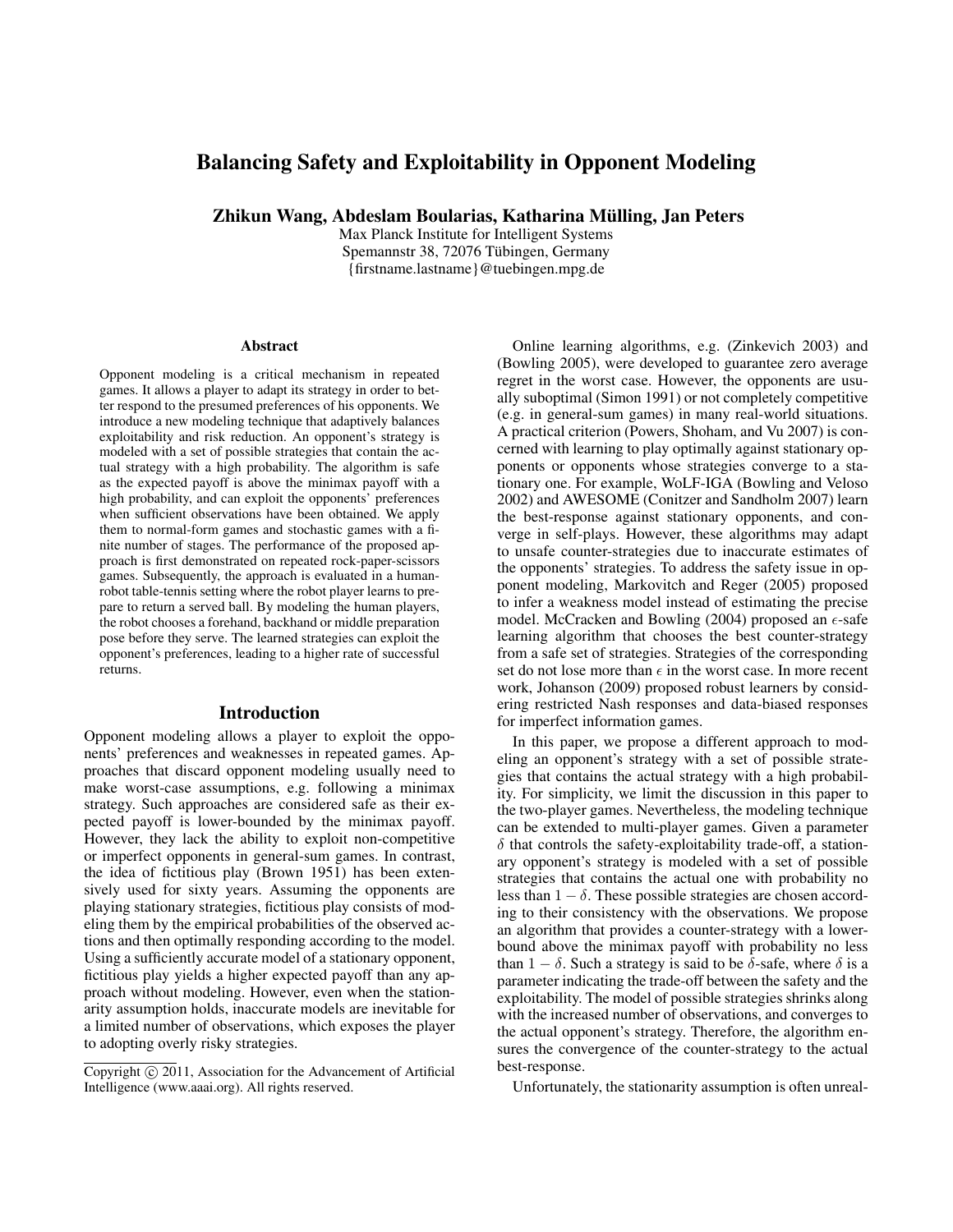istic. A more reasonable assumption is local stationarity, i.e., the opponent's strategy is assumed to be stationary within a number of consecutive repetitions. A statistical hypothesis tests is used to detect significant changes in the opponent's strategy, so that the algorithm can efficiently adapt to them. Given a sequence of consecutive observations that are likely to be drawn from a locally stationary strategy, the proposed algorithm computes a locally  $\delta$ -safe counter-strategy.

The proposed modeling technique allows a table-tennis playing robot to improve its response to balls served by human opponents. The used robot setting (Muelling, Kober, and Peters 2010) has three possible high-level actions, i.e. setting to either a forehand, backhand, or middle preparation pose while the opponent serves. Each action has a relatively high success rate when the ball is served to its corresponding region. However, the robot is limited in its acceleration, resulting in low success rate for incoming balls far away from the preparation pose. Assuming that the opponent uses a stationary strategy, this algorithm generates counter-strategies such that the robot is more likely to successfully return the served ball. We use the low-level planner to evaluate the expected success rate of the learned strategies.

## Strategy Learning in Normal-Form Games

The two participants are indicated by player  $i$  and player  $j$ , and the algorithm plays on behalf of player  $i$ . A repeated game consists of several repetitions of a base game. Such a base game can either be a normal-form game or a stochastic game. A normal-form game is represented by reward matrices for both participants, among which the reward matrix for player  $i$  is denoted by  $R$ . In each game, two players choose their own actions  $a_i, a_j$  independently from action spaces  $A_i$ ,  $A_j$  respectively. The reward for player *i* is given by  $\mathbf{R}_{a_i,a_j}$  depending on their joint action.

For normal-form games, the strategies are probability distributions over all possible actions  $a_i$  and  $a_j$ , which we denote by  $\pi_i(a_i) \in \Delta^{|\mathcal{A}_i|}$  and  $\pi_j(a_j) \in \Delta^{|\mathcal{A}_j|}$ , where  $|\mathcal{A}_i|, |\mathcal{A}_j|$  are the size of  $\mathcal{A}_i, \mathcal{A}_j$ , and  $\Delta^n$  is the n-simplex set  $\{\boldsymbol{\pi} \in \mathbb{R}^n | \boldsymbol{\pi}^T\mathbf{1} = 1 \text{ and } \boldsymbol{\pi} \succeq \mathbf{0}\}$ . Consider the case when player  $i$  has played the game  $N$  times and observed the opponent's actions  $\{a_j^k | k = 1...N\}$ . Assuming the actual opponent's strategy  $\pi_j^*$  is stationary during these N repetitions, the goal of the player is to learn a best-response strategy  $\pi_i$ against the opponent's possible strategies.

Fictitious play uses the empirical distribution  $\tilde{\pi}_i(a_i)$  =  $N_{a_j}/N$  to model the opponent, where  $N_{a_j}$  is the number of times action  $a_j$  was observed. Given the opponent's model, player i wants to learn a best-response strategy that maximizes its expected payoff. In normal-form games, the expected payoff for strategies  $\pi_i$  and  $\pi_j$  is computed as  $\pi_i^T \mathbf{R} \pi_j$ . When the model is a single estimate  $\tilde{\pi}_j$ , the best-response strategy is given by  $BR(\tilde{\pi}_j)$  =  $\argmax_{\boldsymbol{\pi}_i} \boldsymbol{\pi}_i^T \mathbf{R} \tilde{\boldsymbol{\pi}}_j.$  It tends to always take the same action, which can be unsafe when the opponent's model is not sufficiently precise.

To ensure the safety of the learned counter-strategy, we propose an  $\delta$ -safe technique for modeling the opponent with a set of possible strategies instead of a single estimate. Fur-

thermore, we compute the generalized best-response strategy against the proposed opponent's model, resulting in a  $\delta$ -safe counter-strategy.

## δ-Safe Opponent Modeling

Assume  $\pi_j^*$  is the true opponent's strategy, according to which the opponent's actions are drawn, and denote by  $\tilde{\pi}_i$  the empirical distribution. According to Theorem 5 in (Seldin and Tishby 2010), the Kullback-Leibler (KL) divergence between  $\tilde{\pi}_j$  and  $\pi_j^*$  is bounded by the following inequality with probability no less than  $1 - \delta$ ,

$$
\text{KL}(\tilde{\boldsymbol{\pi}}_j || \boldsymbol{\pi}_j^*) \le \varepsilon(\delta) \triangleq \frac{(|\mathcal{A}_j| - 1) \ln(N + 1) - \ln(\delta)}{N}
$$

.

The opponent's possible strategies are selected by their distance to the empirically observed behavior, where the KL divergence serves as the natural measure of distance between probability distributions. Hence, the model of the opponent is given by

$$
\Omega(\delta) \triangleq \{ \boldsymbol{\pi}_j \in \Delta^{|\mathcal{A}_j|} | \text{KL}(\boldsymbol{\tilde{\pi}}_j || \boldsymbol{\pi}_j) \leq \varepsilon(\delta) \}.
$$

The true opponent's strategy  $\pi_j^*$  lies in the set  $\Omega(\delta)$  with probability no less than  $1 - \delta$ .

In practice, the algorithms is not very sensitive to the choice of the parameter if  $\delta \leq 0.5$ . We set  $\delta = C/(N+1)$ , where  $C \leq 1$  is a constant, so that the algorithm has an upper-bound on its regret.

#### δ-Safe Strategy Learning

With probability no less than  $1-\delta$ , the true opponent's strategy is inside  $\Omega(\delta)$ . However, the player has no further information to choose the real opponent's strategy among all possible strategies in this set. To learn a safe counter-strategy, we generalize the best-response strategy to be the counterstrategy that has the maximal expected payoff in the worst case. This problem can be formulated as:

$$
BR(\Omega(\delta)) \triangleq \underset{\boldsymbol{\pi}_i \in \Delta^{|\mathcal{A}_i|}}{\arg \max} \underset{\boldsymbol{\pi}_j \in \Omega(\delta)}{\min} \boldsymbol{\pi}_i^T \mathbf{R} \boldsymbol{\pi}_j. \tag{1}
$$

Finding the best-response solution in Problem (1) is a convex optimization problem that can be solved efficiently using sub-gradient methods. When the opponent's model contains the true strategy  $\pi_j^*$ , the expected payoff of the bestresponse strategy has a lower-bound above the minimax payoff. Therefore, the learned strategy is safe with probability no less than  $1 - \delta$ .

The resulting counter-strategy eventually converges to  $BR(\pi_j^*)$  if the opponent's strategy converges to a stationary strategy  $\pi_j^*$ . As the number of observations increases infinitely, the bound  $\varepsilon$  on the KL divergence converges to zero. For an infinite amount of data, the set of possible opponent's strategies shrinks to only one element which is the empirical estimate  $\tilde{\pi}_j$ , and the empirical distribution  $\tilde{\pi}_j$  converges to  $\pi_j^*$ . As a result, the counter-strategy will eventually converge to the best-response against  $\pi_j^*$ .

The learned counter-strategy also converges sufficiently fast to the best-response against a stationary opponent. We now assume that the opponent uses a stationary strategy  $\pi_j^*$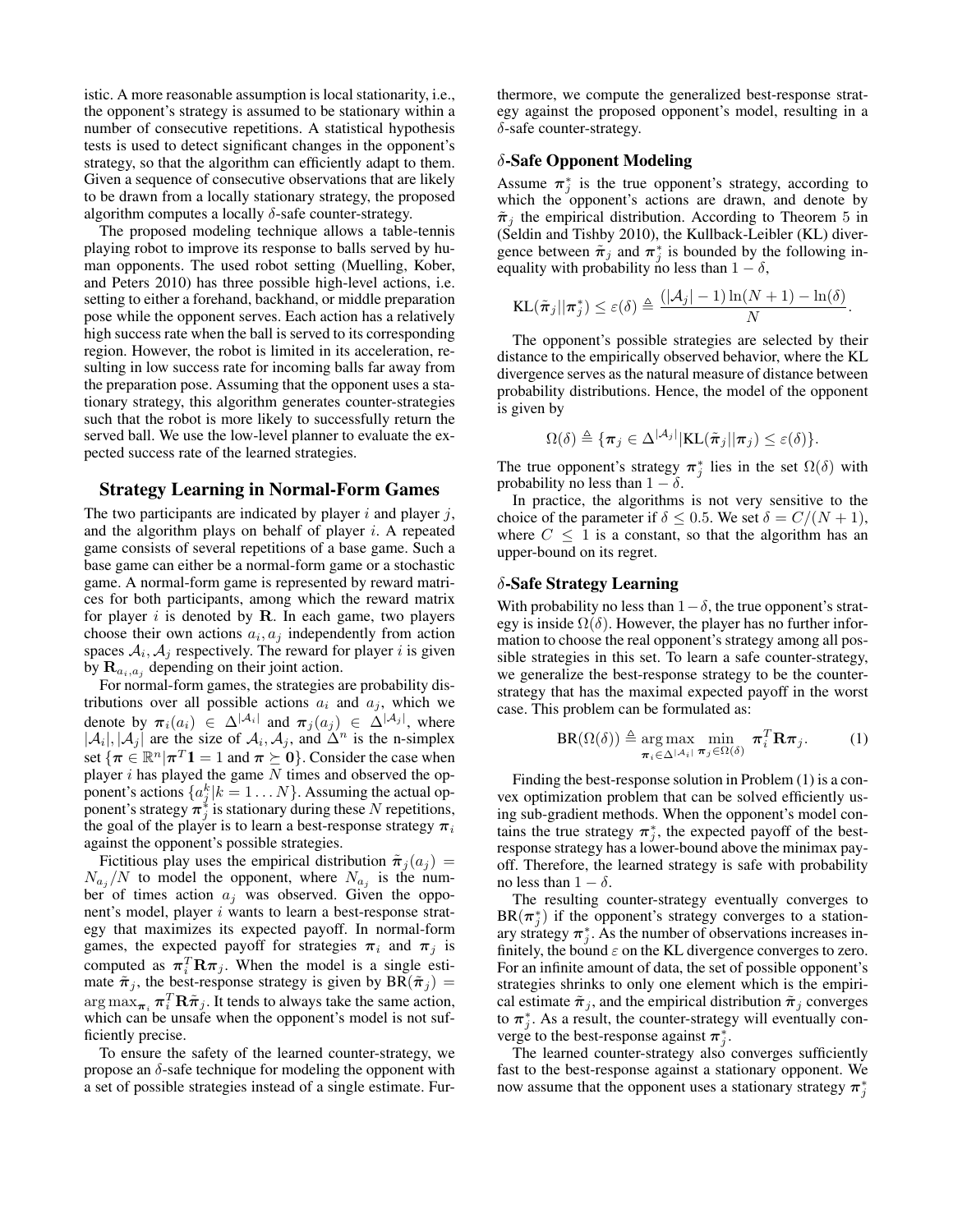and the game has been played t times. The *regret* is given by the difference of expected payoffs between the learned strategy and the best-response. As shown in the appendix, the expected regret for the next game is upper-bounded as  $\overline{=}$  $\mathbb{E}[r_t] \leq 4\beta\sqrt{2\varepsilon} + \delta\tau$ , where  $\beta$  and  $\tau$  are constants and  $\varepsilon =$  $(|\mathcal{A}_i| \ln(t+1) - \ln C)/t$ . Thus, the expected accumulated regret in the first  $T$  games is upper-bounded as

$$
\mathcal{R}_T = \sum_{t=1}^T \mathbb{E}[r_t] \le \sum_{t=1}^T \left( \text{const}_1 \sqrt{\ln(t+1)/t} + \text{const}_2/t \right).
$$

As the partial sums of harmonic series have logarithmic growth rate and the partial sums of the series  $\sqrt{\ln t/t}$  have growth rate of  $\mathcal{O}(\sqrt{T \ln T})$ , the accumulated regret bound has a growth rate of  $\mathcal{O}(\sqrt{T \ln T})$ . Therefore, the algorithm has zero average regret and converges fast.

## Adaptive Strategy Update

Given  $N$  observed actions from consecutive games, the learned strategy is  $\delta$ -safe only if these actions are sampled from the same strategy  $\pi_j^*$ . However, the opponent may also update its strategy during the games. Therefore, an adaptive learning algorithm is required to deal with the changes in the opponent's strategy and learn against locally stationary strategies.

We propose an algorithm that keeps accumulating observations and improves the counter-strategy when the opponent's strategy is locally stationary. It also detects changes in the strategy of the opponent and recomputes the counterstrategy accordingly. The proposed algorithm, as outlined in Algorithm 1, maintains two sets of samples: a set  $X$  that contains observed actions for learning a counter-strategy, and a set Y that serves as a validation set to test if the strategy has changed. The algorithm is online so that the strategy  $\pi_i$  can be updated while the opponent is also adjusting its strategy against  $\pi_i$ .

In step 12 of the algorithm, we test the hypothesis that the probability of executing action  $a_i$  is the same in local strategies that generated the sample set  $X$  and the validation set Y. The sampled actions are converted into binary variables indicating if they are equal to  $a_j$ . Then, the empirical mean of these binary variables is tested with the hypotheses:  $H_0: p_X(a_i) = p_Y(a_i)$ , vs.  $H_1: p_X(a_i) \neq p_Y(a_i)$ .

Let  $\mu = (\tilde{p}_X(a_j) + \tilde{p}_Y(a_j) / (|\mathbf{X}| + |\mathbf{Y}|),$  and  $\sigma^2 = \mu(1 - \mathbf{Y})$  $\mu$ ). With large sample sets  $\check{\textbf{X}}$  and  $\check{\textbf{Y}}$ , the statistic

$$
z_0 = \frac{\tilde{p}_X(a_j) - \tilde{p}_Y(a_j)}{\sigma \sqrt{1/|\mathbf{X}| + 1/|\mathbf{Y}|}}
$$

is approximately normally distributed, where  $\tilde{p}_X(a_j)$  and  $\tilde{p}_Y(a_j)$  are empirical probabilities of action  $a_j$  in **X** and **Y**. The test of  $H_0$  fails if  $|z_0| > z_{\alpha/2}$ , where  $\alpha$  is the significance level of the test.

## Extension to Finite Stage Stochastic Games

For stochastic games, we only consider those with a finite number of stages, which can be represented by a tree structure of states  $s \in \mathcal{S}$ . The game starts from an initial state

|                                                  | $\mathbf{1} \mathbf{X} \coloneqq \emptyset$ .   |  |  |  |  |  |
|--------------------------------------------------|-------------------------------------------------|--|--|--|--|--|
| 2 Initialize $\pi_i$ to be the minimax strategy; |                                                 |  |  |  |  |  |
| repeat<br>3                                      |                                                 |  |  |  |  |  |
| $\overline{\mathbf{4}}$                          | while $ \mathbf{X}  < N_{\text{min}}$ do        |  |  |  |  |  |
| 5                                                | Draw an action $a_i$ from the current           |  |  |  |  |  |
|                                                  |                                                 |  |  |  |  |  |
|                                                  | strategy $\pi_i$ ;                              |  |  |  |  |  |
| 6                                                | Observe a new sample $a_i$ ;                    |  |  |  |  |  |
| 7                                                | $\mathbf{X} \coloneqq \mathbf{X} \cup \{a_i\};$ |  |  |  |  |  |
| 8                                                | Update $\pi_i$ by solving Problem (1);          |  |  |  |  |  |
| $\boldsymbol{9}$                                 | end                                             |  |  |  |  |  |
| 10                                               | repeat                                          |  |  |  |  |  |
| 11                                               | Get $N_{\min}$ new samples as Y;                |  |  |  |  |  |
| 12                                               | Perform two-sample tests for each action        |  |  |  |  |  |
|                                                  | $a_j$ in <b>X</b> and <b>Y</b> ;                |  |  |  |  |  |
| 13                                               | if all the tests were passed then               |  |  |  |  |  |
| 14                                               | $X := X \cup Y;$                                |  |  |  |  |  |
| 15                                               | Update $\pi_i$ by solving Problem (1);          |  |  |  |  |  |
| 16                                               | end                                             |  |  |  |  |  |
| 17                                               | <b>until</b> test failed or game is over;       |  |  |  |  |  |
| 18                                               | $\mathbf{X} \coloneqq \emptyset$ :              |  |  |  |  |  |
| 19                                               | Reset $\pi_i$ to be the minimax strategy;       |  |  |  |  |  |
| 20                                               | <b>until</b> the game is over.;                 |  |  |  |  |  |

Algorithm 1: Adaptive algorithm for learning counter-strategies in normal-form games.

 $s<sub>0</sub>$  at stage 1. At each state s, the players choose their actions  $a_i^s$  and  $a_j^s$  from action spaces  $\mathcal{A}_i^s$  and  $\mathcal{A}_j^s$  respectively. Let  $Child(s)$  denote the set of states that possibly follow after the state s. The game transfers to a subsequent state  $s_k \in \text{Child}(s)$  with probability  $P_s(s_k|a_i^s, a_j^s)$  based on the joint action, and the player  $i$  receives an immediate reward  $\mathbf{R}_{a_i^s, a_j^s}^s$ . The game terminates when a leaf state  $s_l$  is reached, and the global reward for player  $i$  is the sum of all rewards that it obtained in all stages. For stochastic games, a strategy consists of local strategies at every state.

The strategy learning algorithm can be extended to repeated stochastic games with a finite number of stages. Here, the same opponent modeling technique is used at every state. We model the opponent's strategy at state s by the set  $\Omega^{s}(\delta) \triangleq {\{\pi_j^s \in \Delta^{|\mathcal{A}_j^s|} | \text{KL}(\tilde{\pi}_j^s | \pi_j^s) \leq \varepsilon(\delta, N_s) \}},$  where the function  $\varepsilon(\delta, N_s) = ((|\mathcal{A}_j^s|-1)\ln(N_s+1)-\ln(\delta/|\mathcal{S}|))/N_s$ depends on  $N_s$ , i.e. the number of observations available at state s.

A different model of the opponent is used at every state. The counter-strategy is recursively computed, starting with the states of the last stage. At a state in the last stage, only the immediate reward is considered. Therefore, learning the counter-strategy is the same as in normal-form games, resulting in a  $\delta$ -safe estimate of expected payoff at this state. The estimated payoff is back propagated to the previous stage as a lower-bound of the future expected reward. Hence, the reward at the previous stage is given by the sum of the immediate reward and the estimated future reward. Then, the counter-strategy at the previous stage is learned with the updated reward matrices. The counter-strategies at every state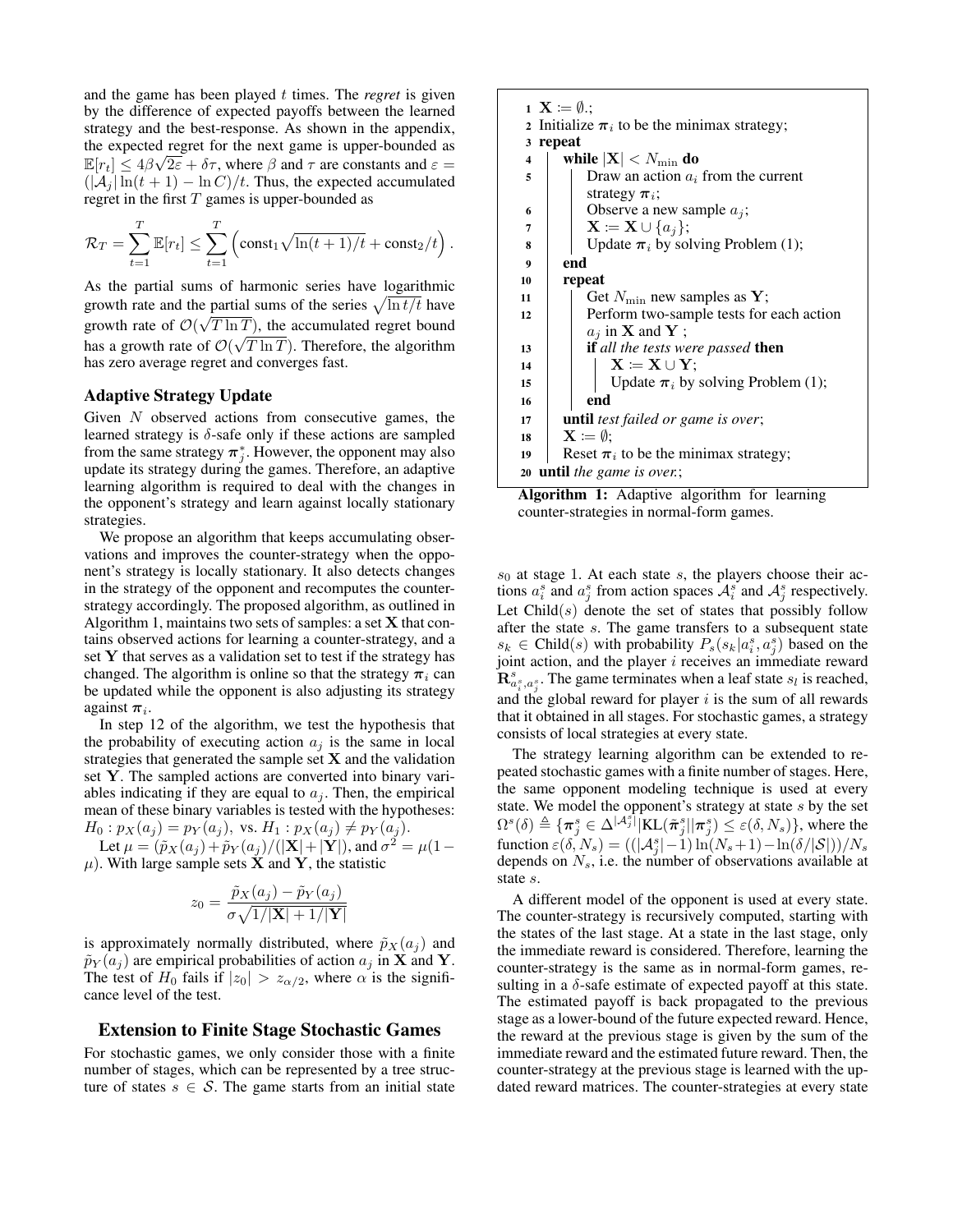(a) The payoff matrix in rock-(b) The empirical reward matrix paper-scissors games. for the table-tennis playing robot.

|         | Rock | Paper | Scissor |                 | Right  | Left   | Middle |
|---------|------|-------|---------|-----------------|--------|--------|--------|
| Rock    |      | - 1   |         | Forehand        | 0.6506 | 0.0648 | 0.5222 |
| Paper   |      |       | - 1     | <b>Backhand</b> | 0.0449 | 0.3889 | 0.1222 |
| Scissor | -    |       |         | Middle          | 0.4103 | 0.5648 | 0.7444 |

Table 1: Reward matrices for the rock-paper-scissors game and the table-tennis playing robot setting.

of each stage are obtained by traversing the state tree in a bottom-up order.

An on-policy learning algorithm is used for updating the strategy. Unlike in normal-form games, stochastic games require the exploration of the entire state space in order to find the best-response counter-strategy. If the strategy  $\pi_i^s$  at the state s has zero probability for an action  $a_i^s$ , some subsequent states may not be reachable. Therefore, we propose to use smoothed strategies with an exploration parameter  $\xi \in [0,1]$  such that  $\bar{\pi}_i^s(a_j^s) = (1 - \bar{\xi})\pi_i^s(a_j^s) + \xi/|\mathcal{A}_j^s|,$ to ensure sufficient exploration.

#### Evaluation

We first evaluate our algorithms in rock-paper-scissors games. Then we apply it to a table-tennis playing robot in order to improve the performance of returning served balls.

#### Repeated Rock-Paper-Scissors

Rock-paper-scissors is a zero-sum normal-form game. The reward matrix for player  $i$  is defined in Table 1(a). We represent strategies  $\pi_i$  and  $\pi_j$  by vectors with elements corresponding to the probabilities of taking rock, paper and scissor respectively. The minimax strategy in the game is to draw actions uniformly, i.e.  $\pi_i = [1/3, 1/3, 1/3]$ . If player  $i$  follows this uniform strategy, its expected reward is zero regardless of what the opponent's strategy is.

First, we evaluate the opponent modeling technique by playing against a stationary opponent's strategy  $\pi_j^*$  =  $[0.6, 0.2, 0.2]$ . The performance of the algorithm is tested on samples ranging exponentially from 1 to  $10<sup>8</sup>$  observations. For each sample size, the experiment is repeated 20 times. The plot in Figure 1 show the estimated expected reward and true expected reward. The true reward is the expected reward when the learned strategy plays against the true opponent's strategy. It is lower-bounded by the estimated reward with probability no less than  $1 - \delta$ , which is the expected reward when the learned strategy plays against the worst-case opponent's strategy in the model. The reward gradually converges to the optimal reward, showing that the algorithm can exploit the opponent with sufficient observed data.

Then we evaluate the change detection mechanism in Algorithm 1. The game has three thousand repetitions, where the opponent uses a stationary strategy  $[0.8, 0.1, 0.1]$  for the first thousand actions and changes to another stationary strategy  $[0.1, 0.1, 0.8]$  for the remaining two thousand actions. After the first thousand repetitions, the learned strategy  $\pi_i$  tends to take paper more frequently than other actions. Therefore, the sudden switch of the opponent's strategy causes a significant drop of the true expected reward. As



Figure 1: With a stationary opponent's strategy, the expected reward grows with the increasing number of samples, and converges to the optimal reward. The error bars show the maximal and minimal reward in 20 repeated tests.



Figure 2: Comparison of true reward by algorithms with or without change detection. The algorithm with change detection can adapt to strategy switch more efficiently. The step curve is caused by the minimal sample size  $N_{\text{min}} = 256$ .

| $s_i$   | sη<br>$a$ . | $s_0$<br>$\boldsymbol{a}$ | π             | $s_i$          | sη<br>$\alpha$ . | ້ັບ<br>$\boldsymbol{a}$ | $\pi$         |
|---------|-------------|---------------------------|---------------|----------------|------------------|-------------------------|---------------|
| $s_1$   | R           | R                         | 1/3, 1/3, 1/3 | $s_2$          | R                |                         | 1/5, 3/5, 1/5 |
| $s_3$   | R           | C.                        | 2/5,2/5,1/5   | $s_4$          | D                | R                       | 1/5,2/5,2/5   |
| $s_{5}$ | D           |                           | 1/3, 1/3, 1/3 | s <sub>6</sub> | D                | C.                      | 1/5, 1/5, 3/5 |
| $s_7$   | S           | R                         | 3/5,1/5,1/5   | $s_{8}$        | S                |                         | 2/5, 1/5, 2/5 |
| $s_{9}$ |             | S                         | 1/3, 1/3, 1/3 |                |                  |                         |               |
|         |             |                           |               |                |                  |                         |               |

Table 2: The local-strategies for the designed opponent. (i) It tends to avoid taking the previous action if it lost the first stage. (ii) It prefers to take the previous action if it won the first stage. (iii) It draws actions uniformly if the first stage was a tie game.

displayed in Figure 2, the algorithm shows its efficiency in adjusting to such situations.

#### Two-Stage Rock-Paper-Scissors

Considering that human players change their strategies based on previous games in practice, we use a two-stage form of the regular rock-paper-scissors as an example of stochastic games with a finite number of stages, We assign a reward matrix in Stage 2 that is twice as much as it is in Stage 1. The game states can be represented by a two-level tree of states. The root state  $s_0$  corresponds to a regular rockpaper-scissors game at Stage 1, and the game transfers to one of nine following states according to the executed joint action.

We design an opponent with a stationary strategy [0.6, 0.2, 0.2] in the first stage. Its preferences in Stage 2 are shown in detail in Table 2, as well as the conditions for transferring to a subsequent state  $s_i$ .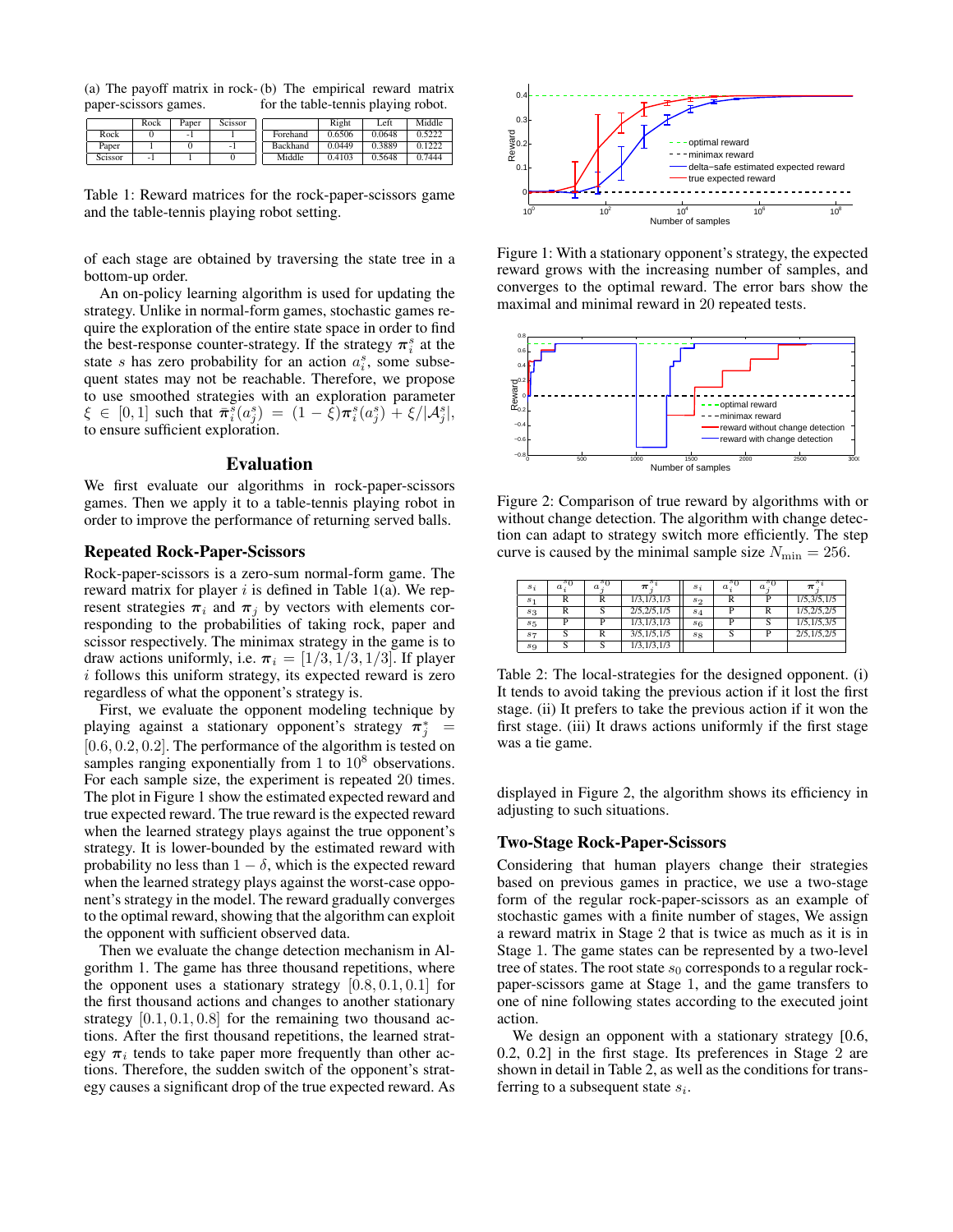

Figure 3: In two-stage rock-paper-scissors games, both the estimated expected reward and true expected reward converge to the globally optimal reward.



Figure 4: Three pre-defined preparation poses. They are optimized for hitting points in different regions.

The performance of the learning algorithm is evaluated by its expected reward. As shown in Figure 3, it converges to the globally optimal reward.

## Returning Served Table-Tennis Balls

The proposed modeling technique is used to learn strategies which allow a table-tennis playing robot to improve its response to balls served by human opponents. The used tabletennis robot has three possible high-level actions, namely, choosing the forehand, backhand or middle preparation pose before the opponent serves. Each action has a relatively high success rate when the ball is served to its corresponding region (Figure 4). However, the robot is limited in its velocity and acceleration, hence, it has a low success rate if the served ball is far from the chosen preparation pose. This algorithm allows generating strategies such that the robot would be more likely to successfully return the balls. We could use the low-level planner to evaluate the learned strategies.

The robot chooses its preparation pose while the opponent serves. Therefore, they take actions independently. We can consider the problem as a repeated two-player game. The empirical reward matrix for the robot can be computed as the success rates for every joint action. The success rates are estimated by the low-level planner with 600 recorded served ball trajectories from different human players. As shown in Table 1(b), we roughly know how well a robot's action can return balls in those three regions. According to this reward matrix, the minimax play follows the strategy of [0.2088, 0, 0.7912], whose elements correspond to choosing the forehand, backhand and middle pose respectively. It assumes a competitive opponent and prefers to choose the middle position. However, it is not the optimal strategy if an opponent tends to serve the ball to the right region more frequently.



Figure 5: The curves show the average expected reward. The pure strategy 1 is to always prepare at the forehand position. The pure strategy 3 is to always rest at the middle position, which is the optimal strategy.



Figure 6: The curves show the average expected reward. The pure strategy 1 is the optimal counter-strategy.

We recruited three volunteers to repeatedly serve the ball. The experiment with each volunteer consists in over one hundred trials. For each trial, the low-level planer provides three binary outputs, indicating whether a high-level action can successfully return the served ball according to its trajectory. The learned stochastic strategy at each trial is evaluated by the expected reward, i.e., the success rate. To analyze the performance of the algorithms, we show the curve of its Average Expected Reward (AER), which is the sum of its expected reward divided by the number of trials.

The first volunteer served the balls with approximately a uniform distribution over the three regions. Therefore, *pure strategy* 3, which always takes action 3, leads to the maximal average expected reward. The results are shown in Figure 5. Our δ-safe strategies are slightly worse than the pure strategy 3 in the beginning as it starts from playing the minimax strategy, yet quickly converge to the optimal strategy.

The second volunteer had a significant preference to serve the balls to the right region. According to the results in Figure 6, the learned strategies follow the minimax strategy at first, as there are not enough observations. With the accumulation of observations, it moves gradually towards *pure strategy* 1 that only takes action 1, which is the optimal counterstrategy against this opponent.

The third volunteer started with a strategy that prefers to serve the ball to the middle/right side, and intentionally switched his strategy after around 85 trials to preferring the middle/left side. Pure strategies 1 and 3 are respectively the optimal counter-strategy before and after the switch. We compare the Algorithm 1 to its simplified version without change detection in this case. As shown in Figure 7, both al-